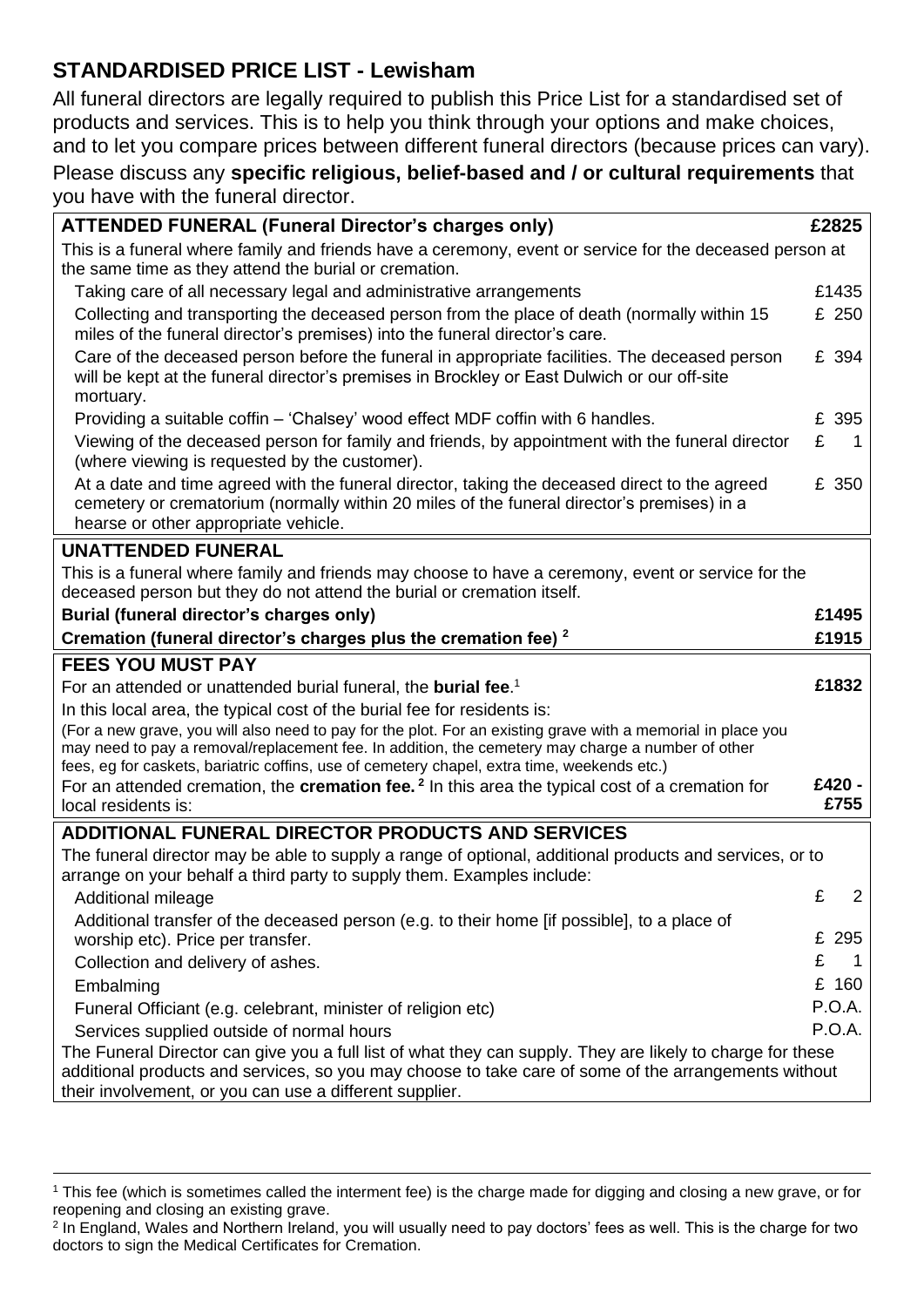# **STANDARDISED PRICE LIST - Southwark**

All funeral directors are legally required to publish this Price List for a standardised set of products and services. This is to help you think through your options and make choices, and to let you compare prices between different funeral directors (because prices can vary).

## Please discuss any **specific religious, belief-based and / or cultural requirements** that you have with the funeral director.

| <b>ATTENDED FUNERAL (Funeral Director's charges only)</b>                                                                                                                                                                                                                     |   | £2825          |  |
|-------------------------------------------------------------------------------------------------------------------------------------------------------------------------------------------------------------------------------------------------------------------------------|---|----------------|--|
| This is a funeral where family and friends have a ceremony, event or service for the deceased person at<br>the same time as they attend the burial or cremation.                                                                                                              |   |                |  |
| Taking care of all necessary legal and administrative arrangements                                                                                                                                                                                                            |   | £1435          |  |
| Collecting and transporting the deceased person from the place of death (normally within 15<br>miles of the funeral director's premises) into the funeral director's care.                                                                                                    |   | £ 250          |  |
| Care of the deceased person before the funeral in appropriate facilities. The deceased person<br>will be kept at the funeral director's premises in Brockley or East Dulwich or our off-site<br>mortuary.                                                                     |   | £ 394          |  |
| Providing a suitable coffin – 'Chalsey' wood effect MDF coffin with 6 handles.                                                                                                                                                                                                |   | £ 395          |  |
| Viewing of the deceased person for family and friends, by appointment with the funeral director<br>(where viewing is requested by the customer).                                                                                                                              | £ | 1              |  |
| At a date and time agreed with the funeral director, taking the deceased direct to the agreed<br>cemetery or crematorium (normally within 20 miles of the funeral director's premises) in a<br>hearse or other appropriate vehicle.                                           |   | £ 350          |  |
| <b>UNATTENDED FUNERAL</b>                                                                                                                                                                                                                                                     |   |                |  |
| This is a funeral where family and friends may choose to have a ceremony, event or service for the<br>deceased person but they do not attend the burial or cremation itself.                                                                                                  |   |                |  |
| Burial (funeral director's charges only)                                                                                                                                                                                                                                      |   | £1495          |  |
| Cremation (funeral director's charges plus the cremation fee) <sup>2</sup>                                                                                                                                                                                                    |   | £1870          |  |
| <b>FEES YOU MUST PAY</b>                                                                                                                                                                                                                                                      |   |                |  |
| For an attended or unattended burial funeral, the <b>burial fee.</b> <sup>3</sup>                                                                                                                                                                                             |   | £2032          |  |
| In this local area, the typical cost of the burial fee for residents is:                                                                                                                                                                                                      |   |                |  |
| (For a new grave, you will also need to pay for the plot. For an existing grave with a memorial in place you                                                                                                                                                                  |   |                |  |
| may need to pay a removal/replacement fee. In addition, the cemetery may charge a number of other<br>fees, eg for caskets, bariatric coffins, use of cemetery chapel, extra time, weekends etc.)                                                                              |   |                |  |
| For an attended cremation, the cremation fee. <sup>4</sup> In this area the typical cost of a cremation for                                                                                                                                                                   |   | £ 375-         |  |
| local residents is:                                                                                                                                                                                                                                                           |   | 835            |  |
| <b>ADDITIONAL FUNERAL DIRECTOR PRODUCTS AND SERVICES</b>                                                                                                                                                                                                                      |   |                |  |
| The funeral director may be able to supply a range of optional, additional products and services, or to<br>arrange on your behalf a third party to supply them. Examples include:                                                                                             |   |                |  |
| <b>Additional mileage</b>                                                                                                                                                                                                                                                     | £ | $\overline{2}$ |  |
| Additional transfer of the deceased person (e.g. to their home [if possible], to a place of<br>worship etc). Price per transfer.                                                                                                                                              |   | £ 295          |  |
| Collection and delivery of ashes.                                                                                                                                                                                                                                             | £ |                |  |
| Embalming                                                                                                                                                                                                                                                                     |   | £ 160          |  |
| Funeral Officiant (e.g. celebrant, minister of religion etc)                                                                                                                                                                                                                  |   | P.O.A.         |  |
| Services supplied outside of normal hours                                                                                                                                                                                                                                     |   | P.O.A.         |  |
| The Funeral Director can give you a full list of what they can supply. They are likely to charge for these<br>additional products and services, so you may choose to take care of some of the arrangements without<br>their involvement, or you can use a different supplier. |   |                |  |

<sup>&</sup>lt;sup>3</sup> This fee (which is sometimes called the interment fee) is the charge made for digging and closing a new grave, or for reopening and closing an existing grave.

<sup>4</sup> In England, Wales and Northern Ireland, you will usually need to pay doctors' fees as well. This is the charge for two doctors to sign the Medical Certificates for Cremation.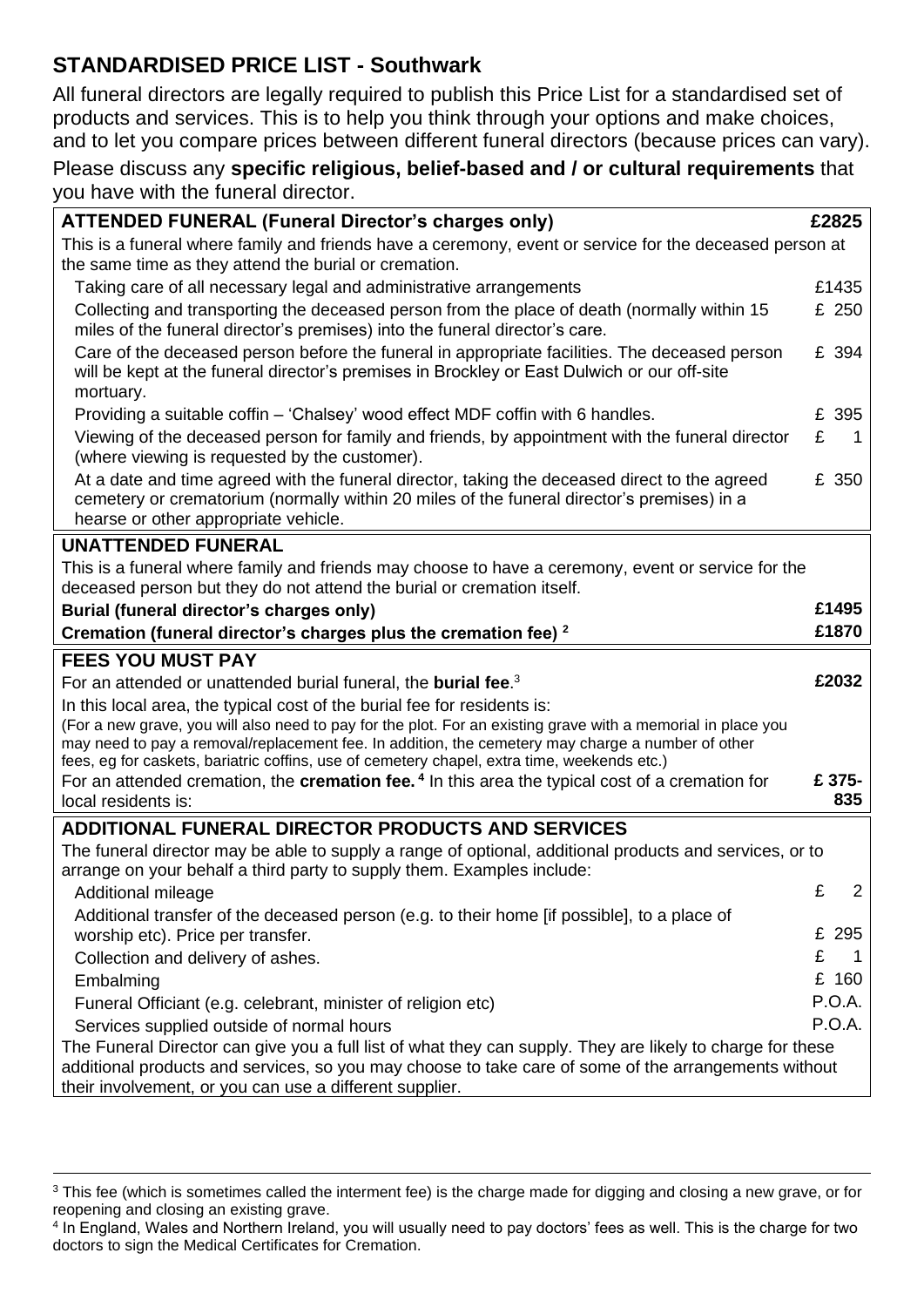# **ADDITIONAL PRODUCTS AND CHARGES**

# **For coffin and casket prices please see our brochure or website.**

| Limousine $-$ seats $6$<br><b>Floral hearse</b>                                                                                         | £ 350<br>£ 350                    |
|-----------------------------------------------------------------------------------------------------------------------------------------|-----------------------------------|
| Horse-drawn carriage – 2 horses<br>Horse-drawn carriage - 4 horses<br>Horse-drawn carriage - 6 horses                                   | £1095<br>£1995<br>£2995           |
| Reception into home or place of worship outside office hours<br>Saturday funeral supplement<br>Sunday / Bank Holiday funeral supplement | £ 650<br>£ 500<br>£ 750           |
| Ashes caskets – prices from<br>Temporary grave-marker – wooden cross or plate                                                           | £<br>45<br>£<br>95                |
| Weekend and out of hours removal – within 15 miles<br>Additional bearers for bariatric funerals – per bearer                            | £<br>150<br>£<br>75               |
| Ashes caskets – prices from<br>Temporary grave-marker – wooden cross or plate                                                           | £<br>45<br>£<br>95                |
| Additional charge for early morning funeral – pre 9am                                                                                   | £ 150                             |
| <b>Cemetery Chapel fee</b><br>Officiant's fee<br>Fee to place of worship                                                                | P.O.A.<br><b>P.O.A.</b><br>P.O.A. |
| All cemeteries charge extra for American style caskets and for oversize coffins. The size<br>varies in each Borough                     | <b>P.O.A.</b>                     |
| Facilities for bariatric funerals vary. We will make enquiries for you.                                                                 | P.O.A.                            |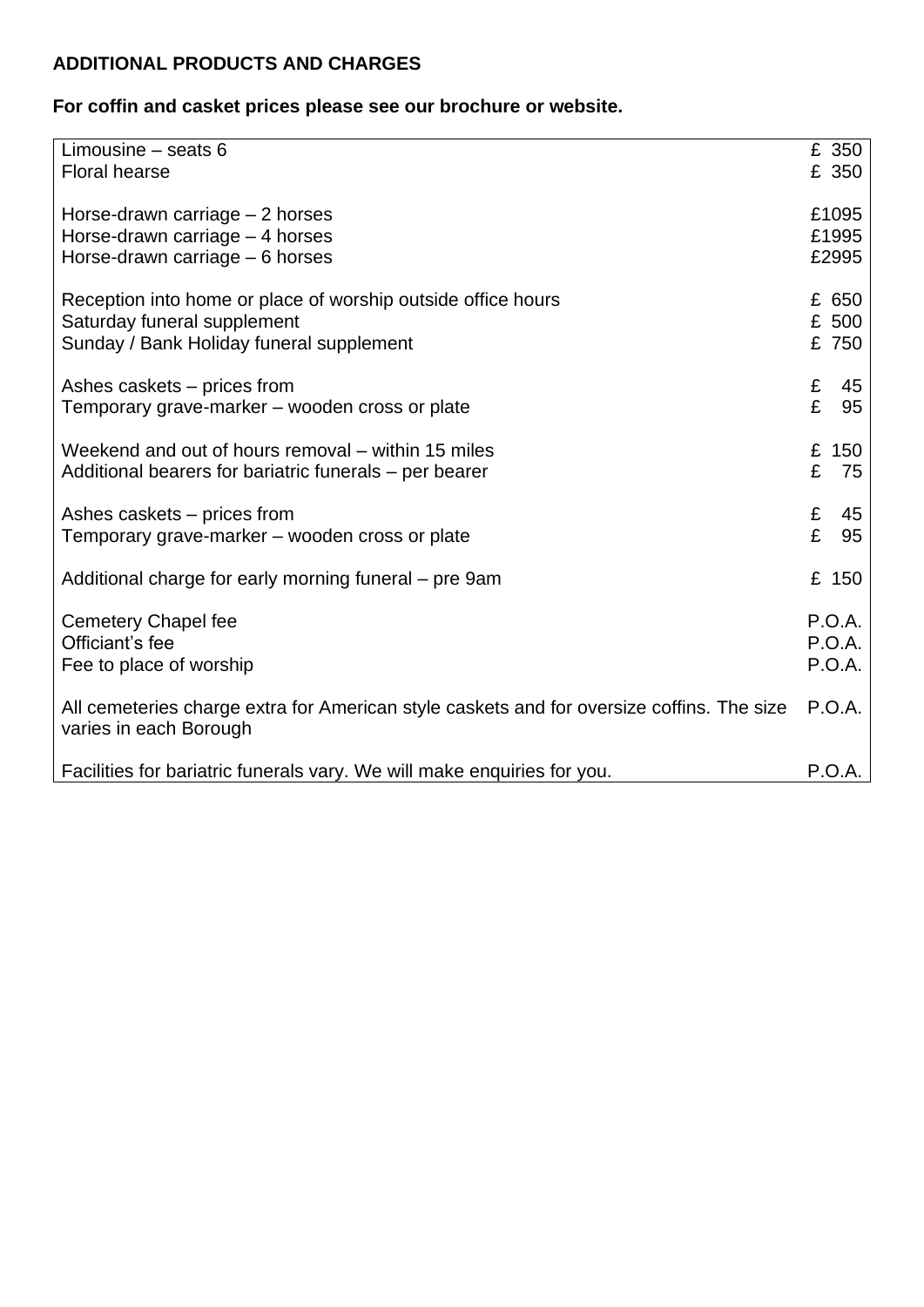### **DISCLOSURE OF INTERESTS**

### **Ultimate ownership**

William Dunphy Funeral Director Ltd is a wholly family-owned business. Directors are Rev W P Dunphy, Ms N M Dunphy and Mr W B Dunphy. Shareholders are Rev W P Dunphy and Ms N M Dunphy.

#### **Business or material financial interest in a price comparison website**

William Dunphy Funeral Director Ltd has no business or financial interest in a price comparison website.

### **Register of material charitable donations, charitable contributions and payments of gratuities to third parties connected to the funeral sector**

William Dunphy Funeral Director Ltd has made no donations to charities or third parties.

### **TERMS OF BUSINESS**

The company's terms of business allow us to require full payment of both our fees and disbursements 5 working days prior to the funeral taking place.

In practice we will make an allowance in cases that are being handled by a bank, solicitor, trust or the DWP and it has been indicated in writing that a payment is due to be awarded.

If a solicitor or similar is assisting a family or estate, we will charge an additional service charge of 10% of the account. This charge will be dropped if payment is received with 21 days of the funeral.

Payments can be made by BACS, debit or credit card, cash or cheque. Cheques must clear funds 2 days prior to the funeral.

We reserve the right to postpone or cancel a funeral where payment has not been made in a timely manner.

We are not licenced credit brokers and do not hold a credit licence that allows us to offer payment terms.